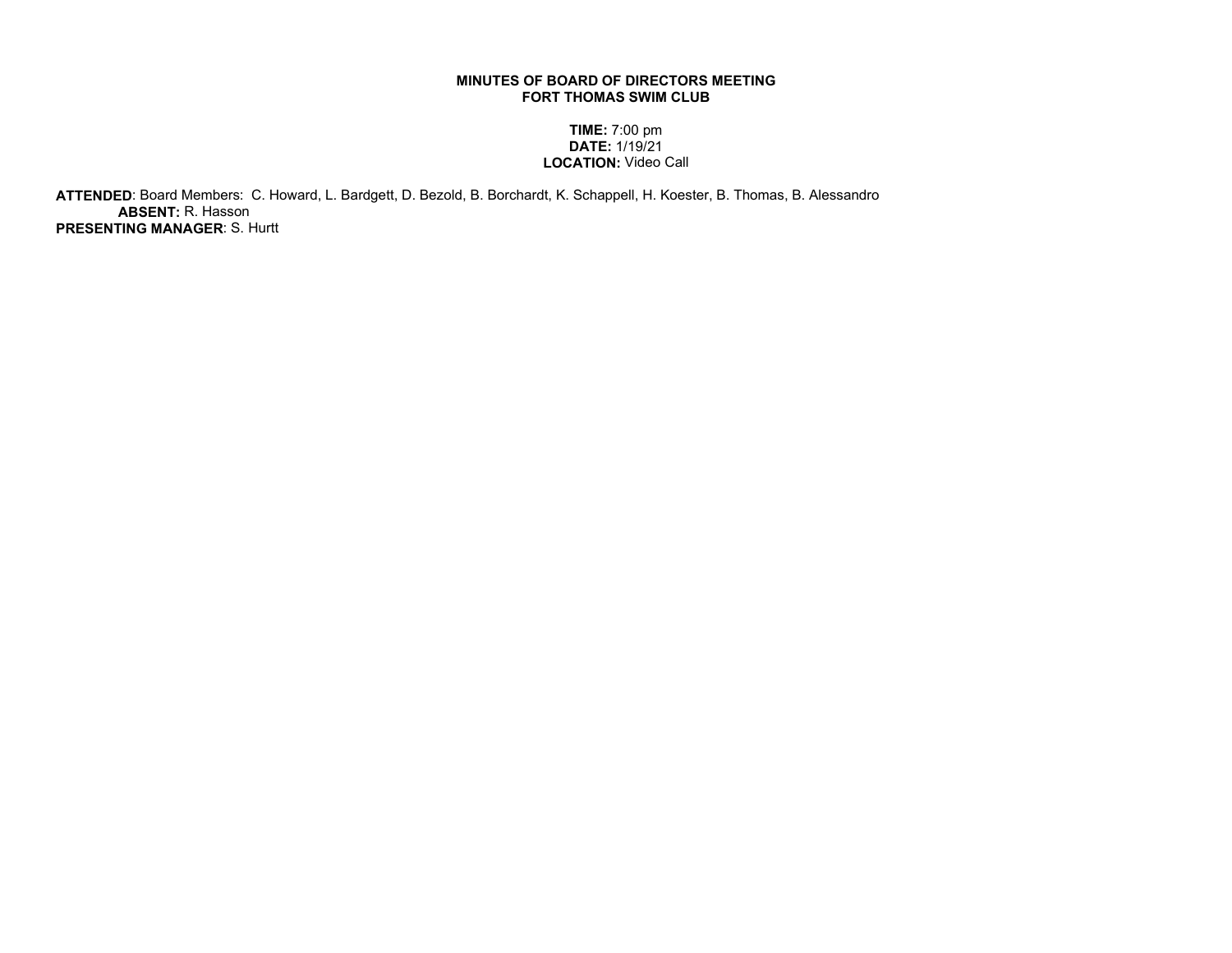| Item                         | <b>Discussion</b>                                                                                                                                                                                                                                                                                                                                                                                                                                                                                                                                                                             | <b>Motion Made</b>   | Action to be<br><b>Taken</b> |
|------------------------------|-----------------------------------------------------------------------------------------------------------------------------------------------------------------------------------------------------------------------------------------------------------------------------------------------------------------------------------------------------------------------------------------------------------------------------------------------------------------------------------------------------------------------------------------------------------------------------------------------|----------------------|------------------------------|
| Minutes from Last<br>Meeting | Read and discussed prior meeting minutes (dated 11/10/20)                                                                                                                                                                                                                                                                                                                                                                                                                                                                                                                                     | Bob /Lori            |                              |
| Treasurer's Report           | Rob- Did Not Attended / reported the following to the board via email:                                                                                                                                                                                                                                                                                                                                                                                                                                                                                                                        |                      |                              |
|                              | <b>Budget for Capital Improvements:</b><br>Estimated \$30-40,000<br>New Insurance Quote from Pendry                                                                                                                                                                                                                                                                                                                                                                                                                                                                                           |                      |                              |
|                              |                                                                                                                                                                                                                                                                                                                                                                                                                                                                                                                                                                                               |                      |                              |
| President's Report           | Bob - Attended/ Reported to the board:<br>Agenda: Discuss Offseason projects, Managers, Membership Software, Website<br>Working with a design for the landscape with the City of Ft Thomas.                                                                                                                                                                                                                                                                                                                                                                                                   |                      |                              |
| Manager's Report             | $Sandy -$<br>Staffing - Sandy has been texting lifeguards<br>Expressed that we are in need of a new blower for the deck                                                                                                                                                                                                                                                                                                                                                                                                                                                                       |                      |                              |
| Pool & Grounds               | Bob - Reported to the board:<br>Roofing quote discussion / Analysis of bids / Roof Color. Via email motion made to<br>award roofing bid to Kruse Outdoor Maintenance with shingle color Weathered Wood for<br>\$26,950. Payment due upon completion. Passed 9-0. All bids available on FTSC shared<br>drive.<br>Paint bathroom - Still waiting on quote<br>Need company to Powerwash the pool deck - Looking at pricing<br>New Lawn Care service<br>Hillside Landscaping - Have Alison Murphy design a plan to present the city. Approved<br>funds $(\sim $100 - 300)$ to pay for design 8-0. | <b>Bob Borchardt</b> |                              |
| Swim and Dive                | Bob - Will touch base with coaching staff prior to next meeting.                                                                                                                                                                                                                                                                                                                                                                                                                                                                                                                              |                      |                              |
| Membership                   | Lori- Attended/reported the following to the board:<br>2021 - 3 memberships have been turned in                                                                                                                                                                                                                                                                                                                                                                                                                                                                                               |                      |                              |
| Activities                   | Denise- Attended and reported the following:<br>working on dates and events                                                                                                                                                                                                                                                                                                                                                                                                                                                                                                                   |                      |                              |
| <b>New Business</b>          | Membership software 2k per year - \$500 set up fee - Approved 8-0<br>Member Splash (https://membersplash.com/)                                                                                                                                                                                                                                                                                                                                                                                                                                                                                |                      |                              |
| Old Business                 | <b>Board Discussion Topics:</b><br>Working on how membersplash website option can<br>work with our current web address. Bob to talk with Mr. Bleser to work out logistics on obtaining the<br>domain for the club.                                                                                                                                                                                                                                                                                                                                                                            |                      |                              |
| <b>Next Meeting</b>          | The next meeting will be February 9, 2020 via Avaya Cloud Office at 7:00.<br>Motion to Adjourn                                                                                                                                                                                                                                                                                                                                                                                                                                                                                                | Denise/Bob           |                              |